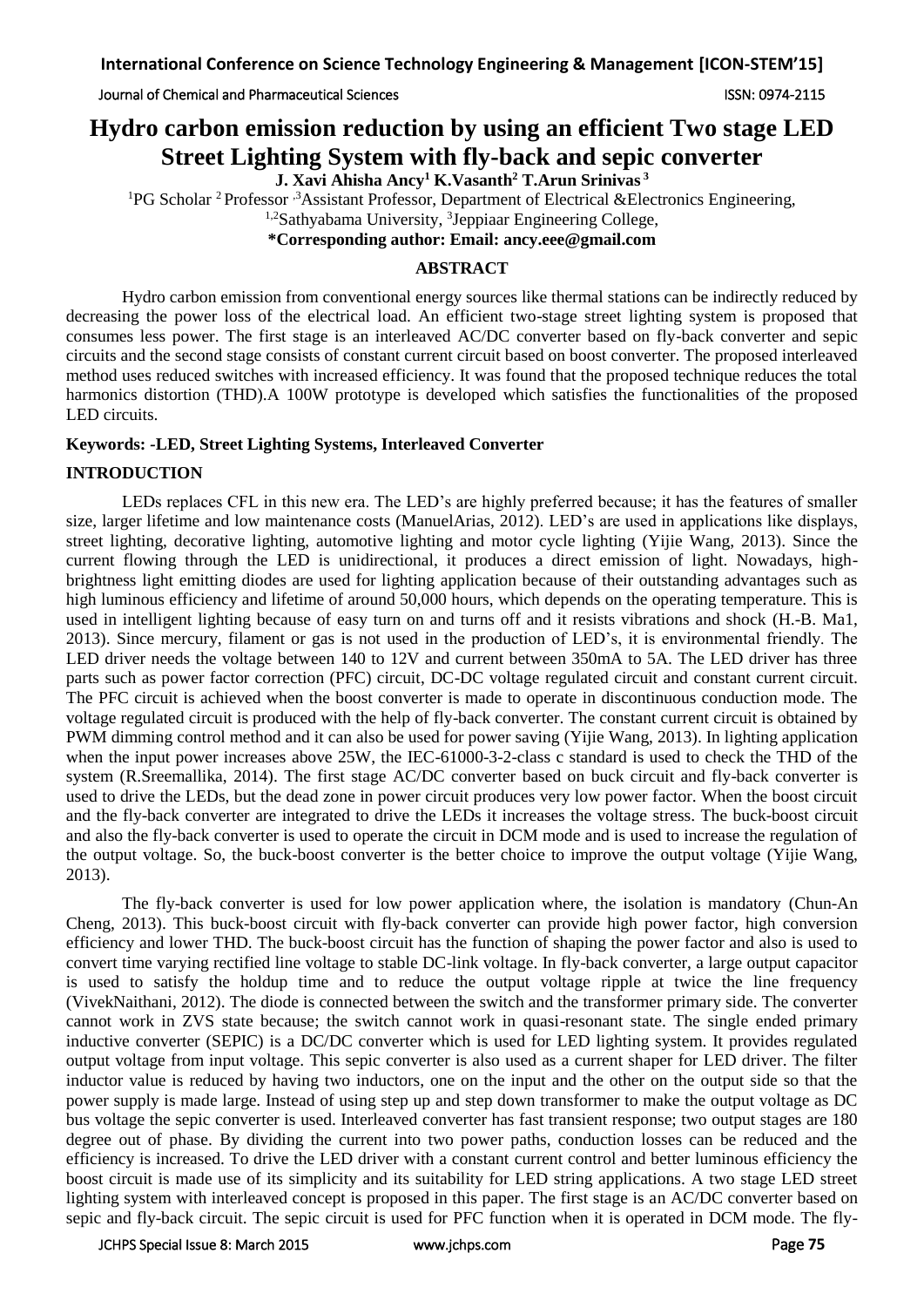## **International Conference on Science Technology Engineering & Management [ICON-STEM'15]**

### Journal of Chemical and Pharmaceutical Sciences ISSN: 0974-2115

back circuit is used to increase the efficiency and decrease the switching loss when it is working in quasi-resonant state. The second stage is a constant current circuit which is achieved when the boost circuit is operated in peak current control mode. Here, the constant current control is realized by LT3756, LINEAR Company. The description of proposed LED driver is presented with fly back converter and sepic circuits.

**Proposed LED Driver:** The proposed driver reduces the switching loss, THD and increases the efficiency. To operate the converter in high voltage input state and continuous input current, the interleaved AC/DC converter is proposed. The cost of the system is reduced and the reliability and efficiency of the system is improved because the circuit works in quasi-resonant state which makes the switch operate in ZVS condition. As Shown in figure 1, the first stage of the sepic converter has L1, C1, L2, D6, C3 and Q, whereas the fly-back circuit has Q,transformer,D7,C4 and load. The two circuits are integrated in such a way that the switch Q is shared by the two circuits and both these circuits are working in DCM state. The fly-back circuit produces constant DC bus voltage and sepic circuit is for PFC function.

**Modes of Operation:** The converter has four working modes.

**Mode 1 (t0-t1):** The mode begins at t0. The driver signal turns on switch Q and the current through L1 increases linearly. C1&C6 discharges to L2&L4 through D5 and Q. C3&C7 discharges to transformer primary side through Q. The magnetizing current increases linearly and the mode ends at t1. At this moment, the turn-off signal arrives and Q is turned off.

**Mode 2 (t1-t2):** Q is turned off at t1. L1 freewheels through C1, D6. Charges to C3 andL3 freewheels through C6, D9; L2 current discharges to C3 through D6 and L4 discharges to C7 through D9. The secondary side of the transformer provides energy to the load through D7. Here, the moment at which the current of D6 decreases from the peak to zero is represented as t21 and the off moment of equals to the current of L2, this mode ends.

**Mode 3-1 (t2-t3):** At t22>t21, the mode begins at t2 and the current of D6, D9 is 0. The secondary side of the fly back circuit still continues to provide energy to the load, and the mode ends at t3 when the current in the secondary side is 0. Mode 4-1 (t2-t3): As shown in fig.2d, t21>t22, The current in the secondary side of the fly back circuit is 0; the primary side inductance resonates with the primary side equivalent capacitance C2 and the voltage across Q reduces gradually. At this time, L1 is freewheeling; L2 is clamped by the output voltage; so the current of L2 decreases to 0 and then increases reversely. When the current of L1 equals to the current of L2, this mode ends.

**Mode 4-1 (t2-t3):** At t21>t22, The current in the secondary side of the fly back circuit is 0; the primary side inductance resonates with the primary side equivalent capacitance C2 and the voltage across Q reduces gradually. At this time, L1 is freewheeling; L2 is clamped by the output voltage; so the current of L2 decreases to 0 and then increases reversely. When the current of L1 equals to the current of L2, this mode ends.



**Figure.1.Proposed interleaved AC/DC converter based on sepic and fly back circuit**

## **CALCULATION**

The constant current control is used here to drive the LED's. The control chip LT3756 is provided by LINEAR Company. It is a DC/DC controller designed to operate as a constant current source for driving high current LED's. They drive the switch at 7.15V. It gives stable operation over a wide range of supply and high side current sensing is the most flexible scheme for LED's. The 100W prototype is proposed for 350mA/3.3V LED's by considering both the applications and the costs.

Here, the input voltage is 230VAC, Vd=0.0023V, Io=206A and the duty cycle is D=0.5 then the conduction loss of the proposed system will be

Pcond =  $0.0023*2.6*0.5$ 

 $= 0.00299$ 

The switching loss calculation is done with the help of equation 2.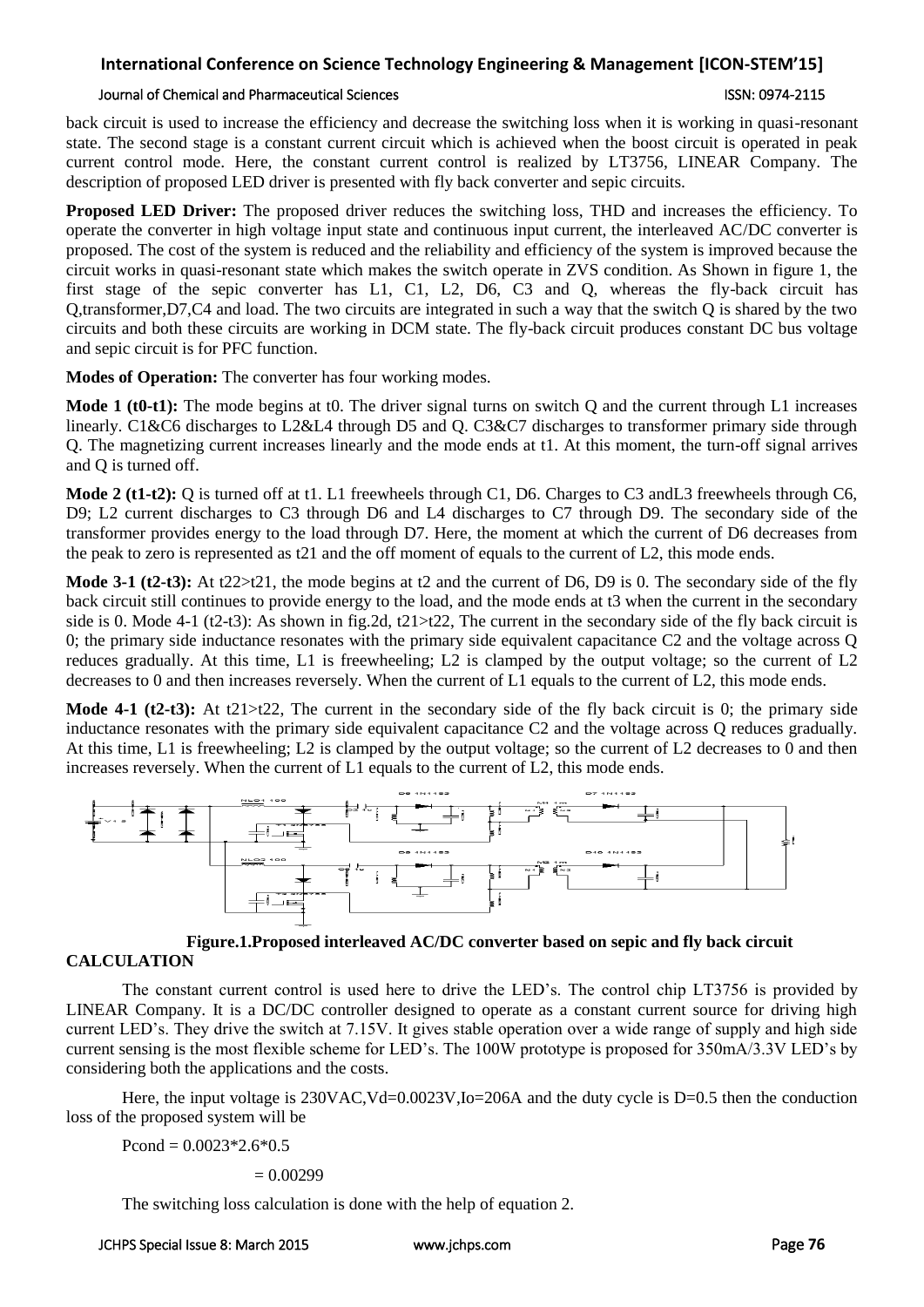## **International Conference on Science Technology Engineering & Management [ICON-STEM'15]**

(2)

### Journal of Chemical and Pharmaceutical Sciences ISSN: 0974-2115

$$
P_s = \frac{1}{2} V_d I_o f_s \left[ t_{c(o)} + t_{c(o)} \right]
$$

Where

Ps-switching loss in watts, Vd-input voltage, Io-input current

Fs-switching frequency, Tc(on)-turn on delay time, Tc(off)-turn off delay time. Here, the input voltage is 220VAC, Vd=400V,Io=20A switching frequency Fs=20Khz,and the turn on & turn off time of the switch is 16microseconds & 49microseconds respectively. Then the conduction loss of the proposed system will be Ps=0.676watts Ps=400\*2.6\*20000\*[16usec+49usec].

**Simulation results:**In this paper, 100W rated output power prototype has been successfully built in order to power the street lighting system with the LED string. Table I shows the parameter of AC/DC converter of the proposed LED driver. To simulate the constant current LT3756 is used here. Fig.3. shows the output of voltage and output current of the proposed system with the resistive load of 100ohms and Fig2 shows the total harmonics of the proposed system. The output voltage of the sepic converter is in the range of 460V and the output voltage of the proposed system is 21.5V.The power factor is as high as 0.992, the THD is as low as 6.9% and the efficiency of the system is 84%. When the output power ranges from 30 to 75W, THD of the system is within the range of 10% and the efficiency is about 0.99.





 **Figure.2.THD of the proposed system Figure.3.Output voltage and current of the proposed hardware circuit**

## **CONCLUSION**

Pollution can be decreased by reducing the emission of carbon from a thermal station which requires the electrical loads connected to the grid to be operated efficiently with less electric power loss. An efficient two stage interleaved street lighting system is proposed in this paper. The first stage constitutes the interleaved sepic circuits & AC/DC converter based fly back converter. Since, a single switch is shared and works in the quasi resonant state, the conduction loss and also the switching loss of the system decreases and the efficiency is improved. The second stage is a constant current control mode and it is achieved by working a boost circuit in peak current control mode, adopting LT3756 as the control chip. In this system IEC 61000-3-2 standard is met for power factor & the total harmonic factor. The overall efficiency is 84% in the full load condition. Considering the low cost and high reliability the proposed system is suitable for LED lighting applications.

## **REFERENCE**

Chun-An Cheng, Chien-Hsuan Chang, Fu-Li Yang and Tsung-Yuan Chung, A Novel Single-Stage High-Power-Factor LED Driver for Street-Lighting Applications, IEEE Trans, 2013,330-332.

Chun-An Cheng, Hung-Liang Cheng and Tsung-Yuan Chung, A Novel Single-Stage High-Power-Factor LED Street-Lighting Driver with Coupled Inductors, IEEE Trans, 2013.

Dr.T. Govindaraj, H.Ashtalakshmi, Simulation of bridgeless sepic converter with power factor correction fed dc motor" International journal of innovative research in electrical, electronics, instrumentation and control engineering 2(1),2014,816-822.

H.-B. Ma1, Q.-Y. Feng, T.-J. Zeng, and X.-H. Yuan, Bridgeless SEPIC-derived LED Driver without Electrolytic Capacitor for Multistring Application, Progress In Electromagnetics Research Symposium Proceedings, Taipei, 25– 28, 2013,599-602.